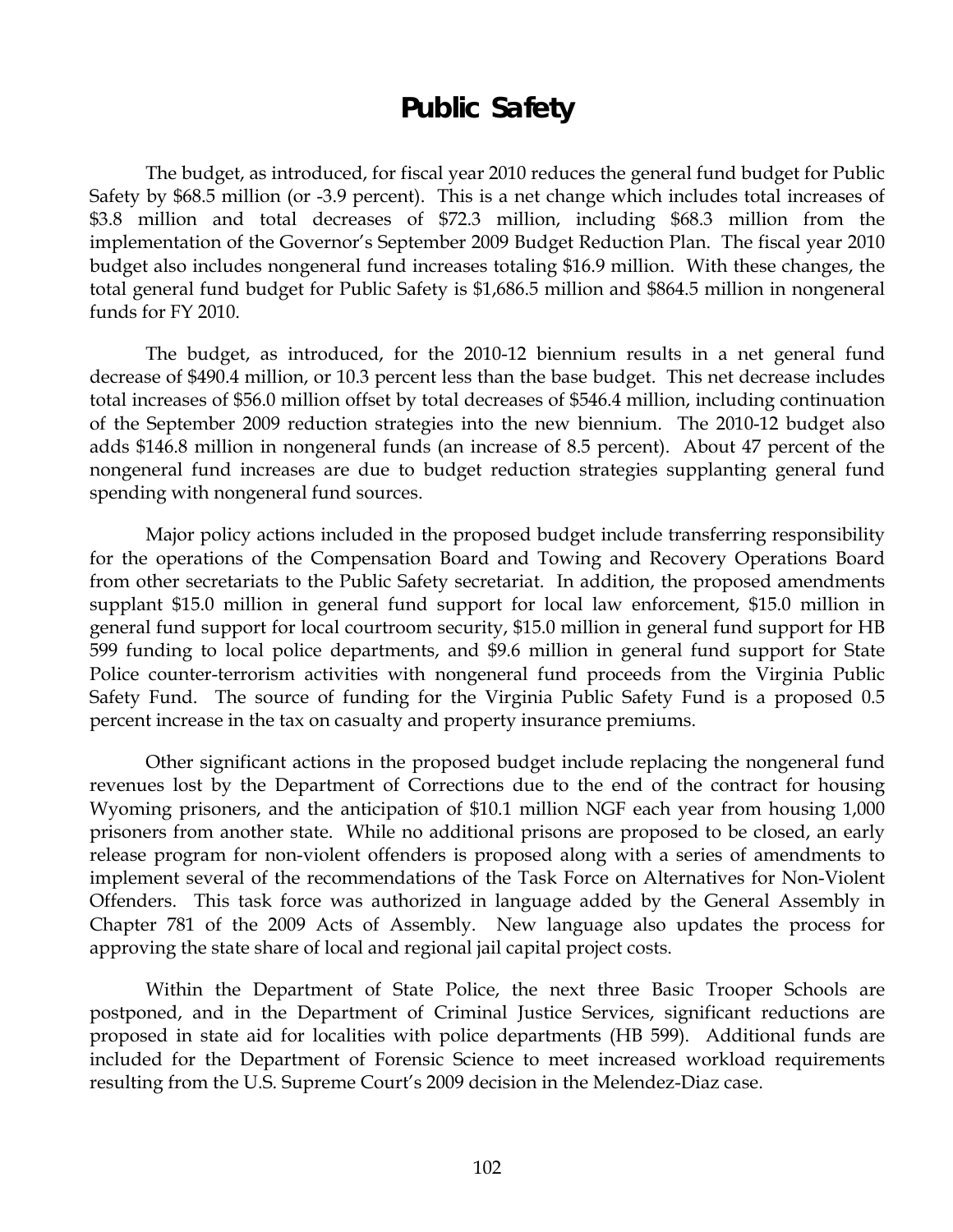The recommended budget for the Compensation Board includes a net reduction of \$246.0 million GF over the biennium (a reduction of 19.5 percent below the base budget). This total includes varying percentage reductions for constitutional officers, regional jails, and jail per diems. Clerks of the Circuit Courts, Commonwealth's Attorneys, and Sheriffs are reduced between 16.5 and 17.5 percent, compared to the base budget. For the Commissioners of Revenue, Treasurers, and Directors of Finance, the introduced budget removes all state funding except for the salaries of the elected constitutional officers. For the Sheriffs, the introduced budget does not restore the \$23 million in federal stimulus funds (the Byrne Justice Assistance Grant funds) used to restore proposed reductions in Sheriffs' offices for FY 2010. The percentage reduction for regional jails is lower because of additional funds added to reflect the opening of new jails. Jail per diems are reduced for both local- and state-responsible offenders. And, for all of the constitutional offices, state funding for retirement, life insurance, the retiree health care credit, and liability insurance is removed.

Nongeneral fund amendments for the Department of Alcoholic Beverage Control reflect an increase of \$15 million NGF each year for purchase of merchandise for resale. A two percent markup in prices charged at the ABC stores, effective February 1, 2010, generates increased general fund revenues estimated at \$1.6 million in FY 2010 and \$4.0 million each year in fiscal years 2011 and 2012.

# **HB/SB 29**

## • **Department of Alcoholic Beverage Control**

*Increased Markup.* Assumes an increase of two percent in the markup of alcoholic beverages in the ABC stores, effective February 1, 2010. A companion amendment to the revenue page assumes a general fund revenue increase of \$1.6 million for fiscal year 2010.

## • **Commonwealth's Attorneys' Services Council**

- − *Governor's September 2009 Budget Reductions.* Includes savings of \$67,075 GF for fiscal year 2010 to implement the September 2009 budget reductions, including reductions in funding for meeting expenses and other operating costs.
- **Department of Correctional Education** 
	- − *Governor's September 2009 Budget Reductions.* Includes savings of \$1.4 million GF for fiscal year 2010 to implement the September 2009 budget reductions. These savings include the elimination of 34 positions resulting from the closing of state correctional centers.

## • **Department of Corrections**

Governor's September 2009 Budget Reductions. Includes a series of reductions totaling \$22.2 million GF for fiscal year 2010, including the following strategies: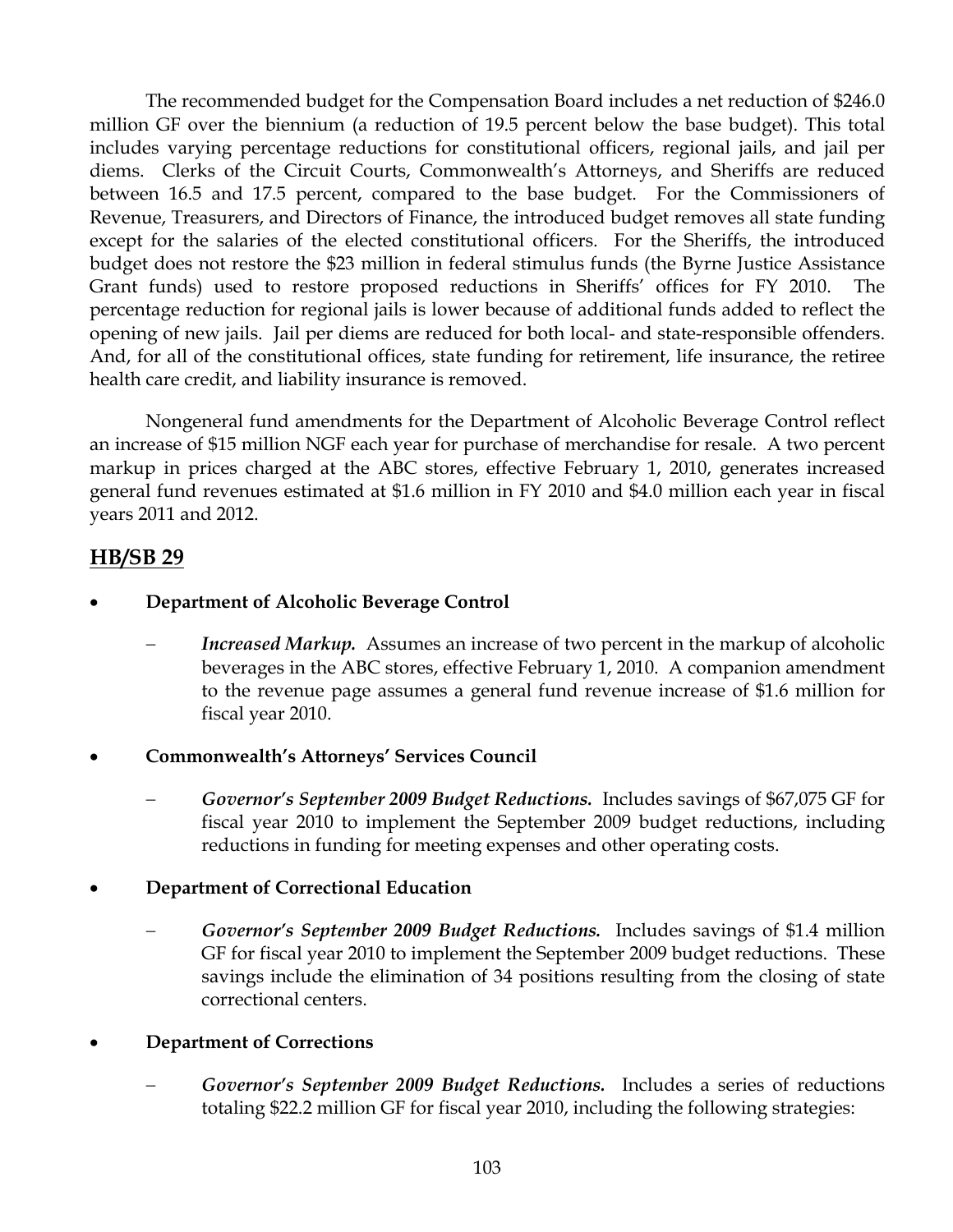- Closure of Brunswick and Botetourt Correctional Centers, for a combined net savings of \$10.4 million;
- **Turnover and vacancy savings of \$1.5 million;**
- Elimination of virtually the entire budget for equipment (\$9.0 million), for one year only, including the replacement of security, agribusiness, kitchen equipment, and vehicles;
- Supplanting of \$1.3 million in general funds with an equal amount from the Correctional Enterprise Fund balance, for a one-time savings.
- − *Correctional Enterprise Operations.* Increases the appropriation for Correctional Enterprises by \$6.0 million NGF in fiscal year 2010 to reflect anticipated sales of inmate-produced products and services.
- **Corrections Construction Unit.** Increases the appropriation for the inmate construction program by \$1.1 million NGF in fiscal year 2010 to reflect the anticipated workload and associated funds from capital projects supporting inmate construction activity.

### • **Department of Criminal Justice Services**

- − *Governor's September 2009 Budget Reductions.* Includes a series of reductions totaling \$16.1 million GF and \$0.1 million NGF for fiscal year 2010, including:
	- \$145,657 in Court Appointed Special Advocate (CASA) grants;
	- \$13.7 million in House Bill 599 payments to localities with police departments, based on the August 2009 reduction in the general fund revenue forecast;
	- \$640,983 (a reduction of about two-thirds) in grants to regional law enforcement training academies;
	- \$519,967 from eliminating vacant positions;
	- \$247,151 in grants for the Virginia CARES program;
	- \$45,000 in grants for sexual assault crisis centers;
	- \$10,000 in the grant for the Virginia Center for Policing Innovation for Spanish language training;
	- Reversion of \$350,000 GF in matching support for federal grants due to reductions in federal grant funding;
	- Reversion of \$280,000 in June 30, 2009, general fund balances reserved by the agency and included in the agency budget reduction plan;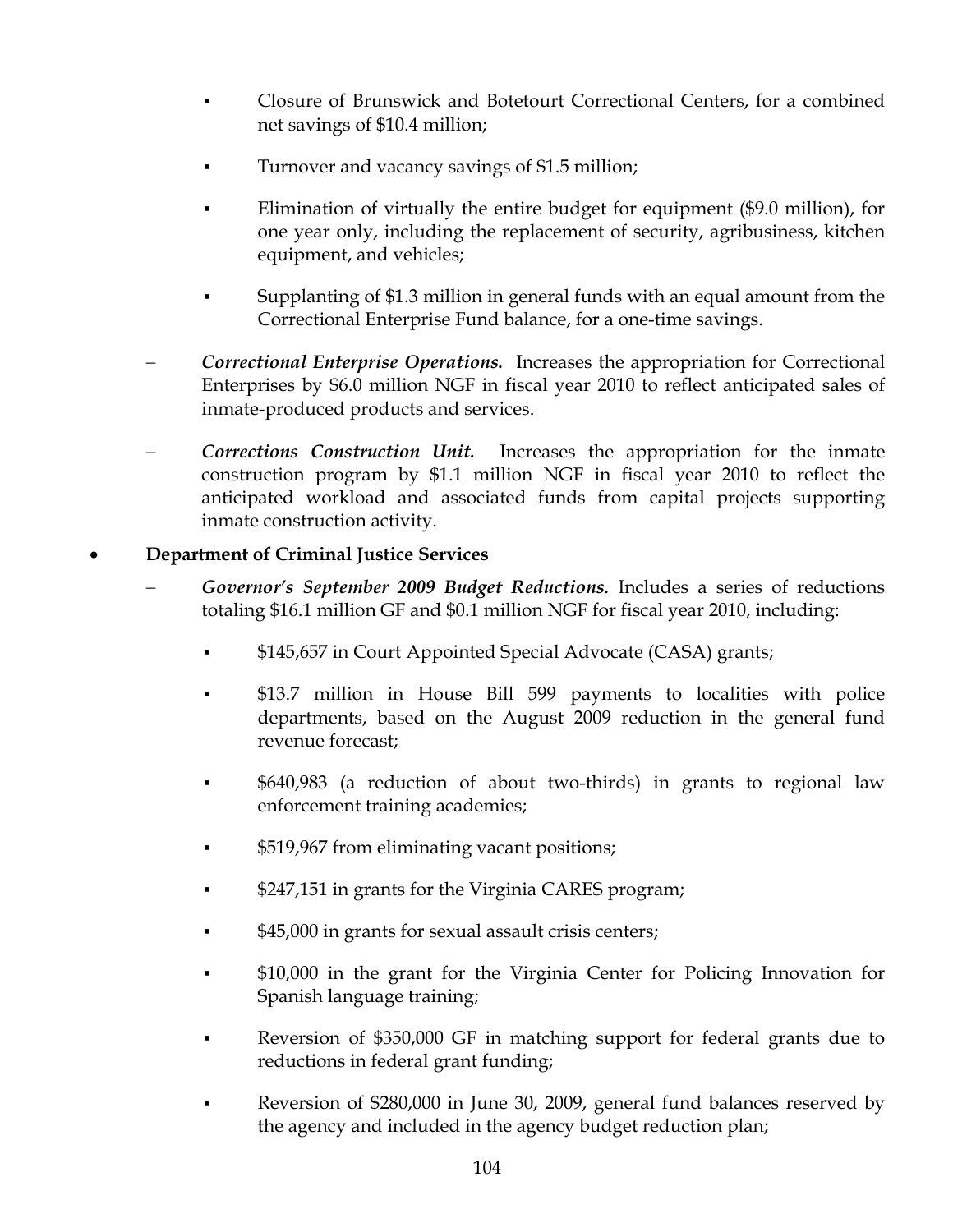- Supplanting of \$75,638 GF for other operating expenditures with nongeneral funds; and,
- Transfer of \$126,101 from the asset forfeiture fund to the general fund reflecting reduced program and administrative costs.
- − *House Bill 599.* Includes an additional technical reduction of \$2.8 million GF for fiscal year 2010 for state aid to localities with police departments (pursuant to House Bill 599 of 1979), to reflect the December 2009 reduction in the general fund revenue forecast.

### • **Department of Emergency Management**

− *Governor's September 2009 Budget Reductions.* Includes savings totaling \$167,663 GF and transfers totaling \$4.3 million NGF in fiscal year 2010 to implement the September 2009 budget reduction plan, including reducing wage employees (\$43,433); changing the fund sources supporting a hazardous materials specialist (\$60,121) and a Fusion Center analyst (\$29,472); reducing the number of classes for Search and Rescue training (\$18,636); reducing training and travel for agency staff (\$11,000); and, eliminating non-disaster overtime (\$5,000). The nongeneral fund transfer reflects closing accounts on disasters for which all known state obligations have been satisfied. The \$4.3 million transfer to the general fund is a Part 3 transfer.

### • **Department of Fire Programs**

− *Governor's September 2009 Budget Reductions.* Includes savings of \$206,970 GF and transfers of \$26.2 million NGF for fiscal year 2010 to implement the September 2009 budget reductions. General fund savings include delaying filling a vacant position (\$90,435); eliminating a vacant regional manager position (\$91,736); eliminating one wage position (\$16,075) and reducing the annual hours for six wage positions (\$8,724) in the Office of the State Fire Marshal. The nongeneral fund transfers include \$216,595 from implementing a ten percent reduction in administrative expenses for the Fire Programs Fund and transferring to the general fund the entire \$26 million fiscal year 2010 deposit to the Fire Programs Fund, and replacing that amount with a line of credit for the same amount. The source of the nongeneral funds for the Fire Programs Fund is the 1.0 percent premium tax on property, casualty, and other insurance policies collected by the State Corporation Commission.

### • **Department of Forensic Science**

− *Governor's September 2009 Budget Reductions.* Includes savings of \$1.1 million GF in fiscal year 2010 to implement the September 2009 budget reductions, including delaying year-end payments for vendors and service contracts totaling \$606,200, and eliminating prepayments (\$481,038).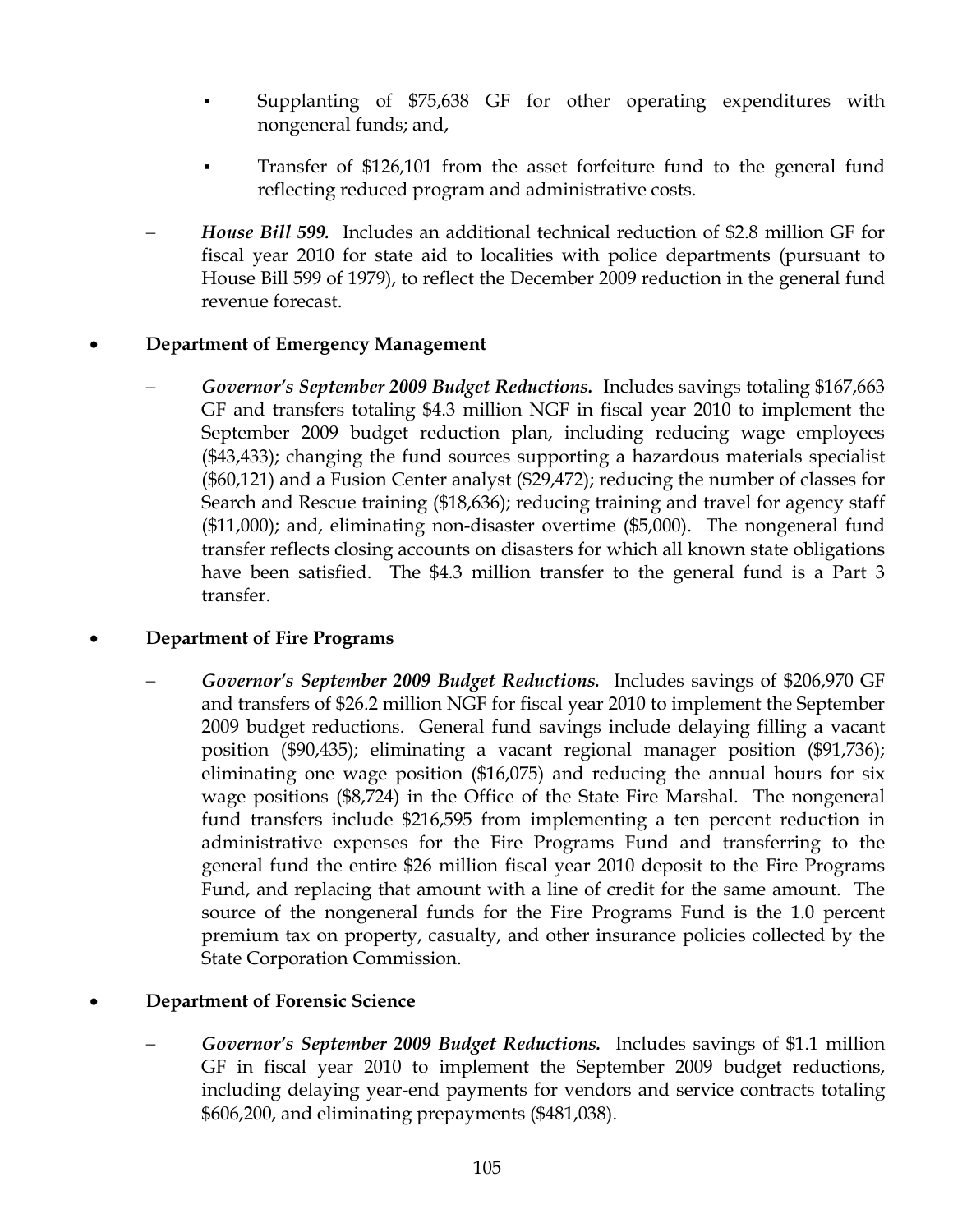− *Melendez-Diaz Expenses.* Provides \$197,975 GF in fiscal year 2010 to comply with the increased requirements for court testimony by forensic scientists due to the 2009 Supreme Court decision in the Melendez-Diaz case.

## • **Department of Juvenile Justice**

- − *Governor's September 2009 Budget Reductions.* Includes savings of \$10.2 million GF in fiscal year 2010 to implement the September 2009 budget reductions, including:
	- Capturing one-time savings through turnover and vacancy and deferring equipment purchases (\$3.0 million);
	- Reducing funding for the Virginia Juvenile Community Crime Control Act (VJCCA) grants and funds for juvenile detention facilities and locallyoperated court services units by five percent (\$2.5 million);
	- Closing Natural Bridge Juvenile Correctional Center (\$1.2 million and 71 positions);
	- Eliminating court services unit positions (\$1.1 million and 23.5 positions);
	- Supplanting \$1.1 million GF for direct services by using Child Support Enforcement funds from the Department of Social Services;
	- Reducing contract services for juveniles on probation (\$0.5 million);
	- Eliminating central office positions in the Divisions of Community Programs and Administration and Finance (\$349,154 and 8 positions);
	- Reducing support costs in juvenile court services units statewide (\$180,000);
	- Eliminating vacant juvenile correctional center positions in the central office, including a senior program manager and health services coordinator (\$131,377 and two positions);
	- Eliminating a vacant human resources classification position (\$52,160 and 1 position);
	- Reducing funds for training, education and travel in the Division of Administration and Finance (\$51,838); and,
	- Supplanting general funds with NGF year-end balances (\$42,381).

## • **Department of Military Affairs**

− *Governor's September 2009 Budget Reductions.* Includes savings of \$568,669 GF and \$35,700 NGF in fiscal year 2010 from implementing the September 2009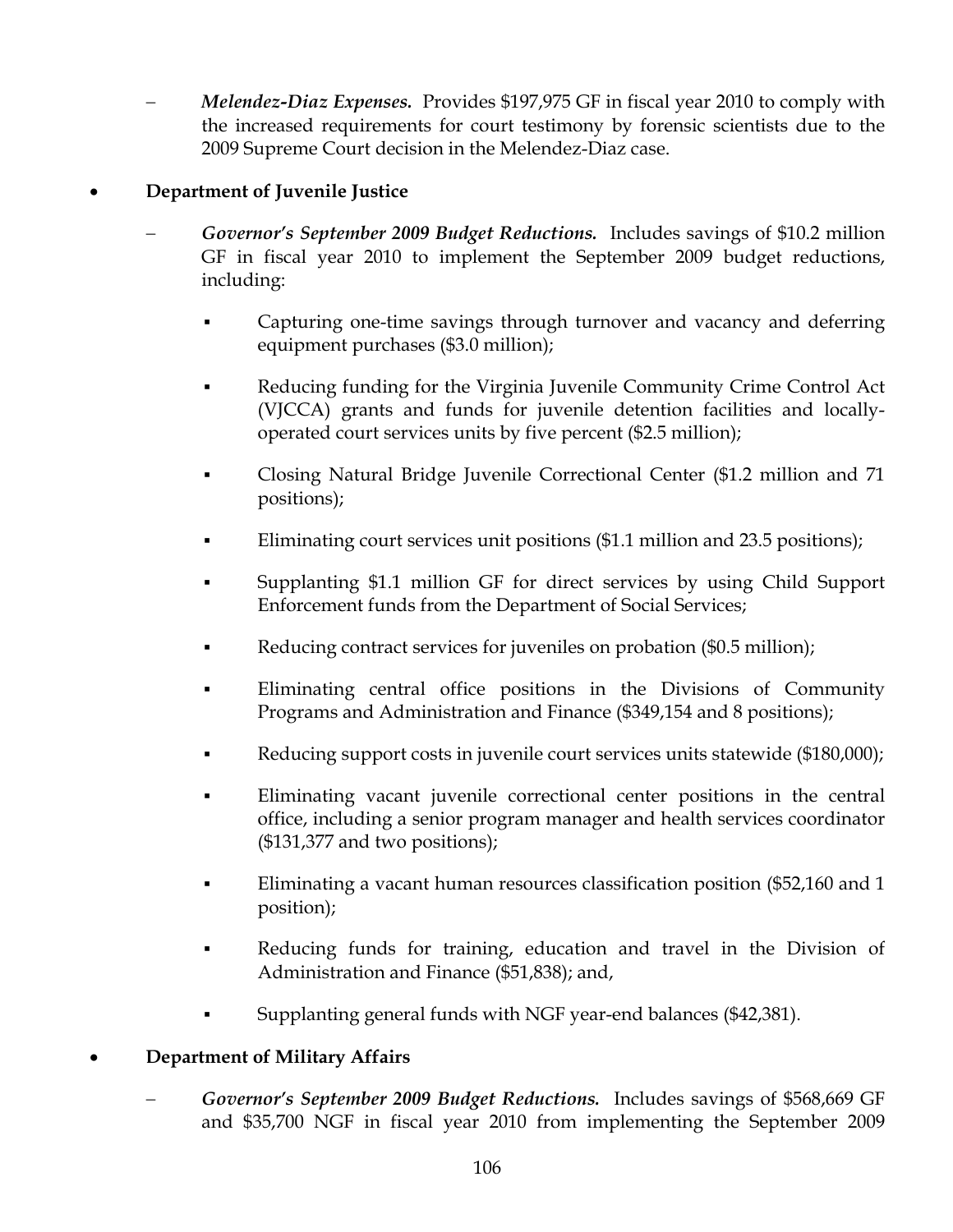budget reductions. General fund savings include supplanting general funds with nongeneral funds (\$200,000); closing the Roanoke City and Richmond City (Dove Street) Armories (\$115,000); reducing expenses for the Commonwealth Challenge Program, including purchase of supplies, services, conferences, training, travel, and equipment, and elimination of living allowances for participants (\$108,689); transferring state computers to the federal National Guard Bureau network (\$105,000); and reducing other expenditures by the Joint Forces Headquarters Staff, the Air National Guard, and the Virginia Defense Force.

− *Recruitment Incentives.* Eliminates \$180,000 GF in fiscal year 2010 for state incentives for recruitment for the Virginia National Guard. This proposal assumes the Virginia National Guard will rely on federal recruitment incentives to maintain force strength.

## • **Department of State Police**

- − *Governor's September 2009 Budget Reductions.* Includes savings of \$15.9 million GF and the addition of \$8.3 million NGF in fiscal year 2010 to implement the September 2009 budget reductions, including:
	- Supplanting law enforcement activities with June 30, 2009, nongeneral fund year-end balances (\$6.2 million);
	- Reverting nongeneral fund balances in the insurance fraud program (\$3.0) million) and the safety program (\$2.6 million);
	- Reverting a June 30, 2009, discretionary general fund balance reserved by the agency as part of the budget reduction plan (\$2.1 million);
	- Supplanting general fund support for the management of the STARS radio system with nongeneral funds from the E-911 Fund (\$2.0 million);
	- Reducing the aviation fleet by eliminating one fixed-wing aircraft and one non-med-flight helicopter (\$1.8 million);
	- Delaying the start of the  $116<sup>th</sup>$  basic school for new state troopers until January 2011, and reducing the number of trainees to 50 cadets, for a savings of \$1.3 million (including eight civilian layoffs in March 2010);
	- Delaying the purchase of patrol vehicles (\$1.25 million);
	- Laying off approximately 104 wage positions and reorganizing full-time staff to meet critical needs (\$1.2 million);
	- Reverting nongeneral fund cash balances from the Woodrow Wilson Bridge overtime activity that was intended to support the 116<sup>th</sup> Basic Trooper School, which has been postponed until January 2011 (\$696,043);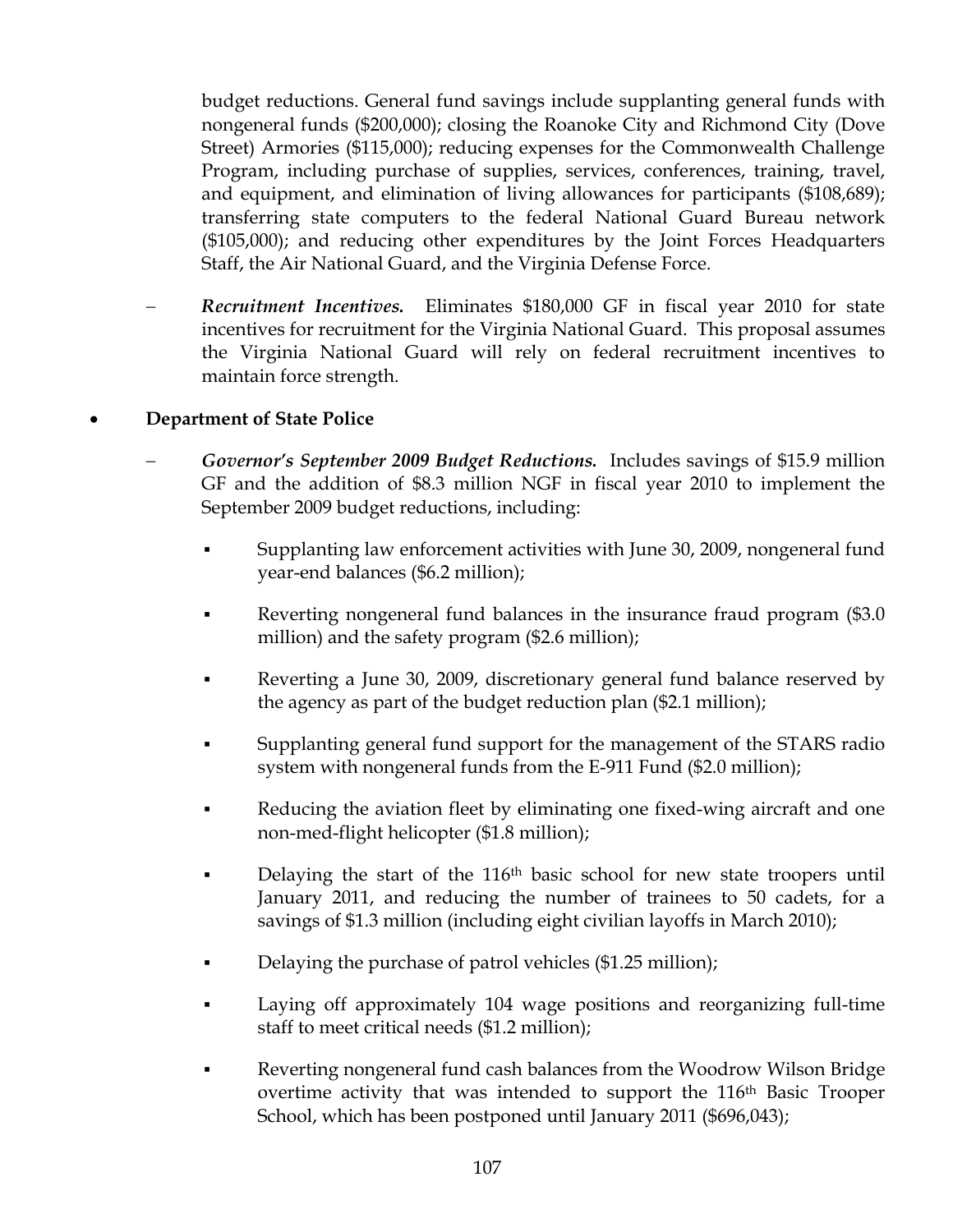- Reverting nongeneral fund balances for indirect costs (\$150,000), from the agency's assessed administrative fee (\$100,000), and from reimbursements from other states under the Emergency Management Agreement Compact (\$62,284); and,
- Supplanting general fund support tor the State Police Aviation Unit with Aviation Special Funds from the Department of Aviation (\$116,988).
- − *Reversing the Use of E-911 Funds.* Provides \$2.0 million GF in fiscal year 2010 to replace an equal amount of E-911 funds. This reverses an action recommended in the September 2009 budget reduction plan.
- − *Medical Evacuation Operations.* Supplants an additional \$1.0 million GF in fiscal year 2010 for the Medevac program with nongeneral funds from the "4 for Life" program in the Department of Health.
- − *Sale of State Police Aircraft.* Adds \$1.6 million GF in fiscal year 2010 to reflect correctly as revenue the proceeds from selling State Police aircraft. A companion adjustment has been made in the general fund revenues.

## • **Department of Veterans Services**

- − *Governor's September 2009 Budget Reductions.* Includes savings of \$427,516 GF and the addition of \$205,366 NGF to implement the September 2009 budget reductions, including:
	- Increasing the amount of central office administrative cost allocated to the two veterans care centers, for a general fund reduction of \$193,000.
	- Reducing administrative costs in benefits offices through more efficient use of supplies and equipment (\$75,000);
	- Reverting a June 30, 2009, discretionary general fund balance reserved by the agency as part of the budget reduction plan (\$72,000);
	- Capturing reimbursement funds received through a federal grant to offset general funds expended for equipment for the Sitter & Barfoot Veterans Care Center (\$33,424);
	- Reducing the hours for a part-time position supporting the Veterans Services Foundation (\$16,150);
	- Supplanting general funds with nongeneral funds for the Virginia War Memorial (\$12,366); and,
	- Reducing other administrative costs (\$59,000).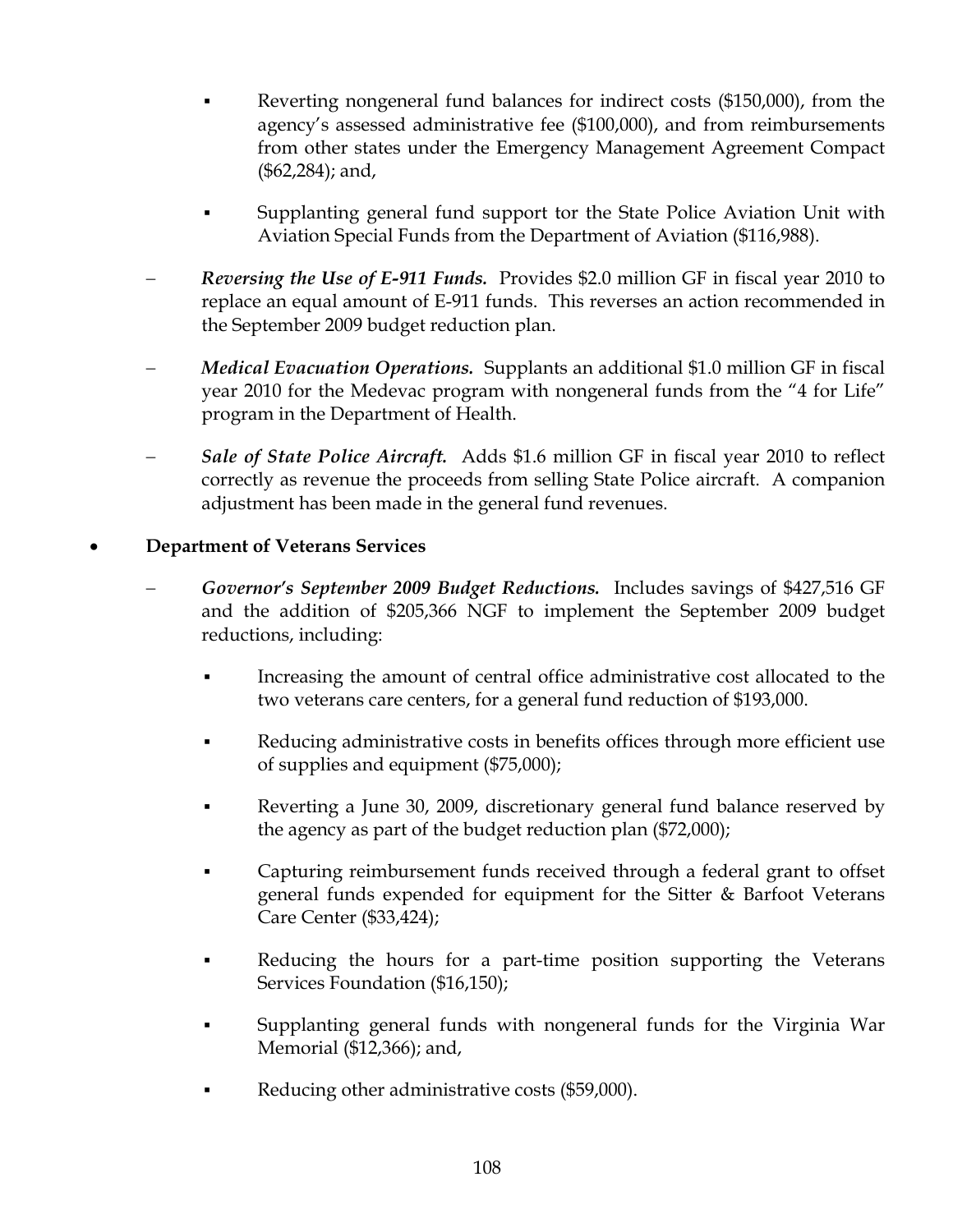## • **Virginia Parole Board**

− *Governor's September 2009 Budget Reductions.* Includes savings of \$15,360 GF in fiscal year 2010 to implement the September 2009 budget reductions. This includes reverting a June 30, 2009, general fund balance of \$8,835, and reducing travel expenditures for board members (\$6,525).

# **HB/SB 30**

- **Secretary of Public Safety** 
	- − *Task Force on Alternatives for Nonviolent Offenders.* Includes language to continue the task force, with additional members as the Secretary may deem appropriate. This is one of a series of amendments implementing selected recommendations of the Task Force on Alternatives for Non-Violent Offenders.
	- − *Electronic Incarceration.* Includes language directing the Secretary to coordinate the development of a statewide system for the use of GPS and other electronic methods of monitoring offenders as an alternative to incarceration. The language also directs the Department of Corrections to negotiate a statewide contract for GPS and other services that can be used by Sheriffs, and directs the Department of Criminal Justice Services to develop guidelines for the use of these systems. This is one of a series of amendments implementing selected recommendations of the Task Force on Alternatives for Non-Violent Offenders.
	- **Risk Assessment.** Includes language directing the Secretary to study the feasibility of utilizing a risk assessment instrument as one factor in parole decision-making.

### • **Department of Alcoholic Beverage Control**

- *Increased Merchandise for Resale.* Provides \$15.0 million NGF the first year and \$15.0 million NGF the second year to reflect the anticipated increase in purchases of merchandise for resale in ABC stores statewide.
- *Increased Markup.* Assumes an increase of two percent in the markup of alcoholic beverages. A companion amendment to the revenue page captures the anticipated revenue increase of \$4.0 million GF each year.

### • **Board of Towing and Recovery Operators**

- *Transfer from Office of Transportation.* Transfers the board from the Office of Transportation to the Office of Public Safety.
- − *Additional Position.* Provides \$46,146 NGF the first year and \$50,341 NGF the second year and one position each year for an additional administrative position to ensure sufficient coverage of the credentialing, compliance, and consumer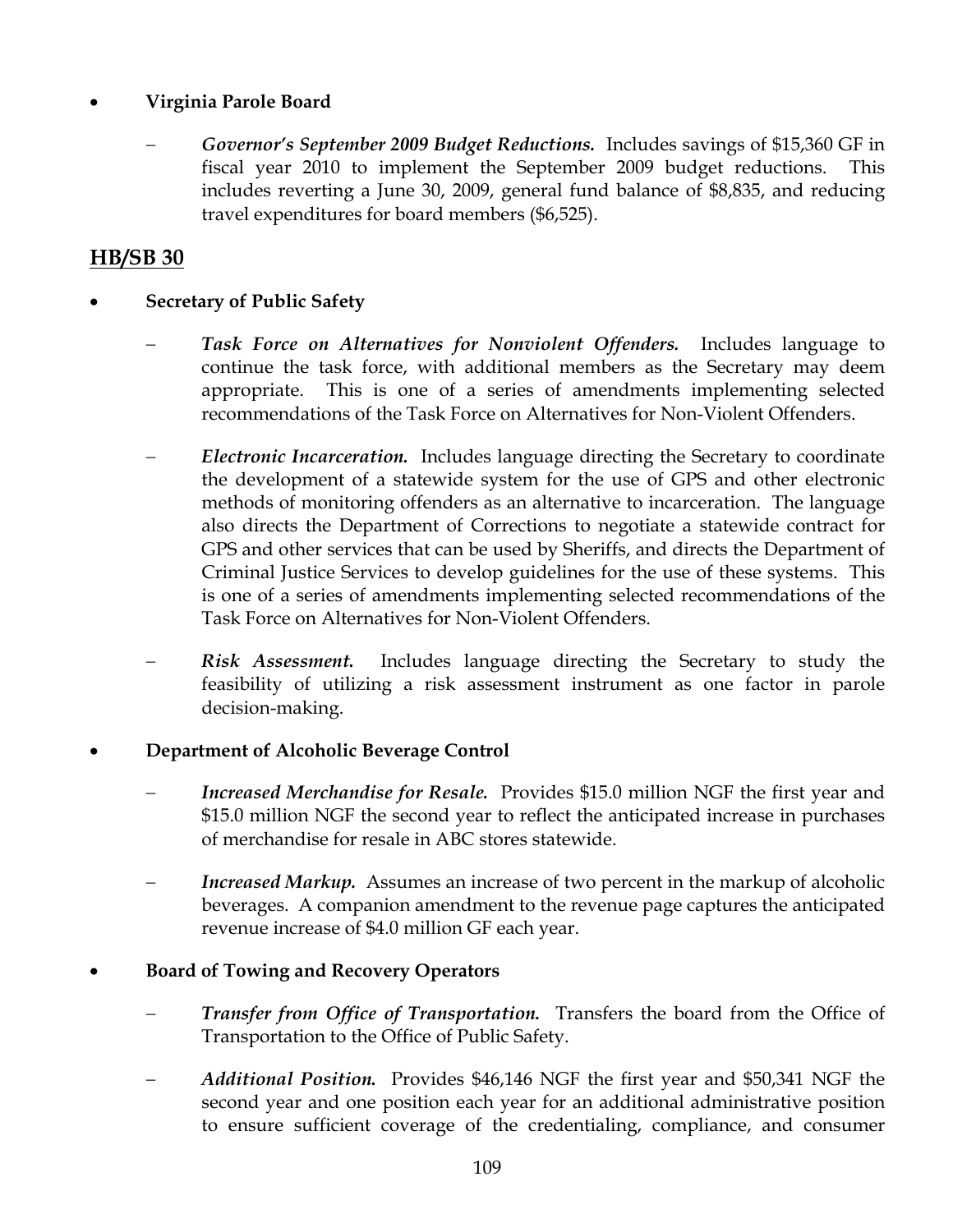complaint functions. The source of the nongeneral funds is the fee paid by the towing operators to support this regulatory function.

− *Additional Operating Appropriation.* Adds \$57,060 NGF each year to support the agency's business functions, including background checks from fingerprint scans, computer maintenance fees, and fees for the acceptance of credit cards.

## • **Commonwealth's Attorneys' Services Council**

- − *Governor's September 2009 Budget Reductions.* Includes savings of \$67,075 GF each year to implement the Governor's September 2009 budget reductions.
- Federal Grant. Adds \$100,000 NGF the first year to reflect a one-time U.S. Department of Justice grant for capital litigation training.

## • **Compensation Board**

- *Summary of Reductions to Constitutional Officers.* The recommended budget for the Compensation Board includes a reduction of \$246.0 million for the biennium (or 19.5 percent below the base budget), including elimination of all state funding for Commissioners of the Revenue, Treasurers, and Directors of Finance, except for the salaries of the elected constitutional officers (\$45.2 million); reductions in the payment levels for jail per diems (\$38.8 million); elimination of state support for constitutional officer retirement and life insurance costs (\$61.6 million); and, suspension of funds for the career development programs for constitutional officers (\$11.4 million). The specifics of these reductions follow.
- − *Removal of 2009 Restoration Funding.* Removes \$14.3 million GF each year from the base budget which was added by the 2009 General Assembly to restore proposed FY 2010 reductions in the constitutional offices.
- *Support for Retirement and Life Insurance.* Includes a net reduction of \$29.4 million GF each year by eliminating state support for retirement and group life insurance premiums for constitutional offices.
- − *Retiree Health Care Credit and Liability Insurance.* Includes a reduction of \$1.7 million GF each year by shifting to localities the responsibility for funding the remaining 50 percent of the retiree health care credit and liability insurance for constitutional officers and their employees.
- − *Career Development Programs.* Saves \$5.7 million GF each year by suspending the career development programs for constitutional offices.
- − *Compensation Board Expenses.* Includes a savings of \$226,227 GF each year by reducing agency discretionary expenditures, reducing office space and associated rental charges, and eliminating three vacant positions.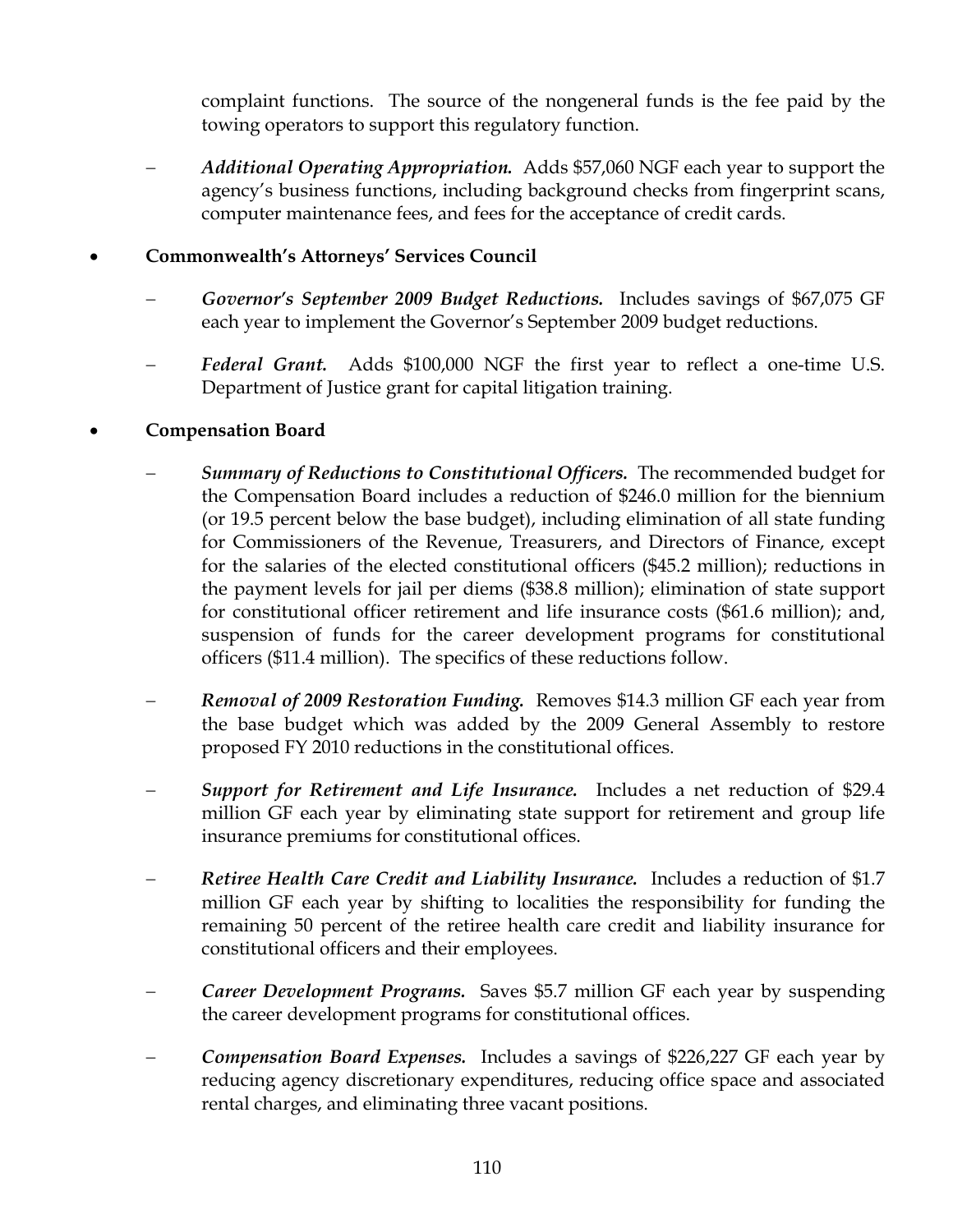## *Clerks of the Circuit Courts*

- *Excess Circuit Court Fees.* Includes an adjustment to the revenue page to capture an estimated \$3.0 million each year in general fund revenues from excess fees collected by the clerks.
- − *Across-the-Board Reductions.* Includes a reduction of \$4.7 million GF each year.
- *Technology Trust Fund.* Removes language that earmarked funds from the Technology Trust Fund for the Clerk of the Circuit Court for the City of Newport News.

## *Commonwealth's Attorneys*

− *Across-the-Board Reductions.* Includes a reduction of \$2.5 million GF each year.

## *Sheriffs, Local Jails, and Regional Jails*

- Law Enforcement Deputies. Includes a reduction of \$12.6 million GF the first year and \$12.1 million GF the second year by adjusting the ratio of law enforcement deputies to local population from 1:1,500 to 1:2,000.
- − *Supplant Law Enforcement Funds.* Supplants \$4.2 million GF the first year and \$10.8 million GF the second year for law enforcement with an equal amount of nongeneral funds from the Virginia Public Safety Fund. The source of these funds is the proposed 0.5 percent tax increase on property and casualty insurance premiums, for which companion legislation will be introduced.
- − *Supplant Courtroom Security Funds.* Supplants \$4.2 million GF the first year and \$10.8 million GF the second year for courtroom security with an equal amount of nongeneral funds from the Virginia Public Safety Fund. The source of these funds is the proposed 0.5 percent tax increase on property and casualty insurance premiums, for which companion legislation will be introduced.
- − *Recently-Opened Jails.* Includes \$5.9 million GF each year to annualize the cost of operating the expansion facility at the Riverside Regional Jail and the new Loudoun County Jail, which opened during fiscal year 2010.
- − *Soon-to-be-Opened Jails.* Includes \$2.3 million GF the first year and \$2.4 million GF the second year for staffing three new or expanded jails opening in the 2010-12 biennium, including an expansion of the Pittsylvania County jail in a former state correctional unit, a new facility to replace the existing Patrick County Jail, and an expansion of the Rappahannock Regional Jail.
- − *Additional Jail Per Diems.* Adds \$1.6 million GF the first year and \$0.9 million GF the second year for additional per diems as a result of the increased numbers of state-responsible offenders housed in local and regional jails, based on the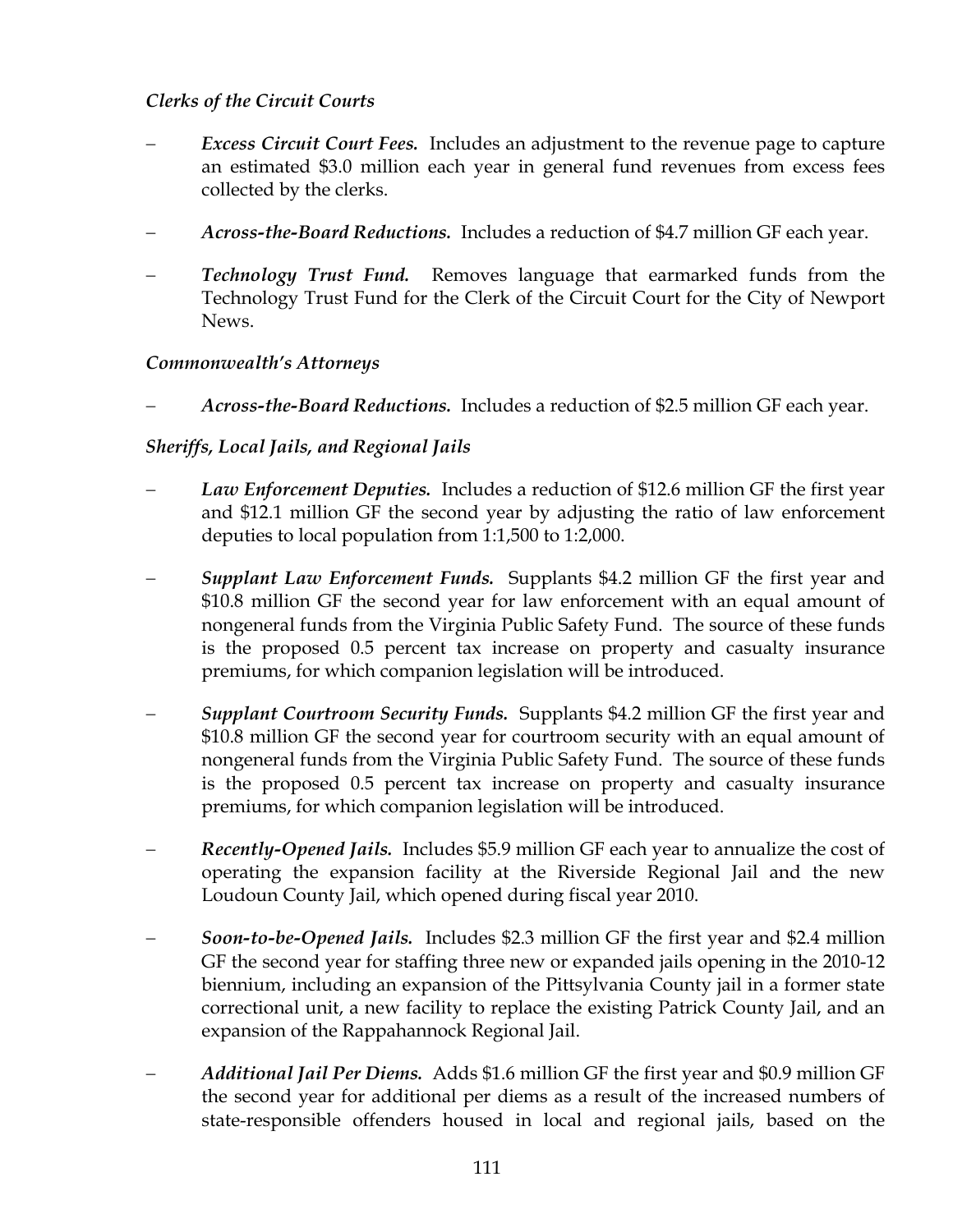expected numbers of out-of-state prisoners to be held by the Department of Corrections.

- − *Reduction in Jail Per Diem Amounts.* Includes a reduction of \$19.6 million GF the first year and \$19.3 million GF the second year by lowering the per diem amounts paid for local-responsible offenders in jail from \$8 to \$4, and for state-responsible offenders in jail from \$14 to \$12.
- − *Early Release.* Includes a one-time savings of \$2.6 million GF in fiscal year 2011 associated with the early release of non-violent offenders. A companion language amendment to the budget for the Department of Corrections implements the early release strategy for non-violent offenders.
- *Shift LIDS Costs to Local Users.* Includes a reduction of \$102,000 GF each year by shifting mainframe support costs charged by VITA for the Local Inmate Data System (LIDS) to local and regional jails.
- *Victim Notification System.* Includes a reduction of \$11,221 GF each year for the Virginia Center for Policing Innovation, which represents a reduction in administrative overhead for the victim notification system.
- − *Supplant General Funds for Dispatchers.* Supplants an additional \$2.0 million GF each year for local dispatchers with an equal amount of E-911 funds.

### *Commissioners of the Revenue*

− *Across-the-Board Reductions.* Includes a reduction of \$9.5 million GF each year by eliminating all state aid for local office operations except for the salaries of the elected officers.

### *Treasurers*

− *Across-the-Board Reductions.* Includes a reduction of \$9.0 million GF each year by eliminating all state aid for local office operations except for the salaries of the elected officers.

### *Directors of Finance*

- − *Across-the-Board Reductions.* Includes a reduction of \$5.5 million GF each year by eliminating all state aid for local office operations except for the salaries of the elected officers.
- *Authority to Establish Offices of Finance.* Includes language authorizing counties and cities to establish offices of finance to assume the duties of the offices of treasurer and commissioner of revenue.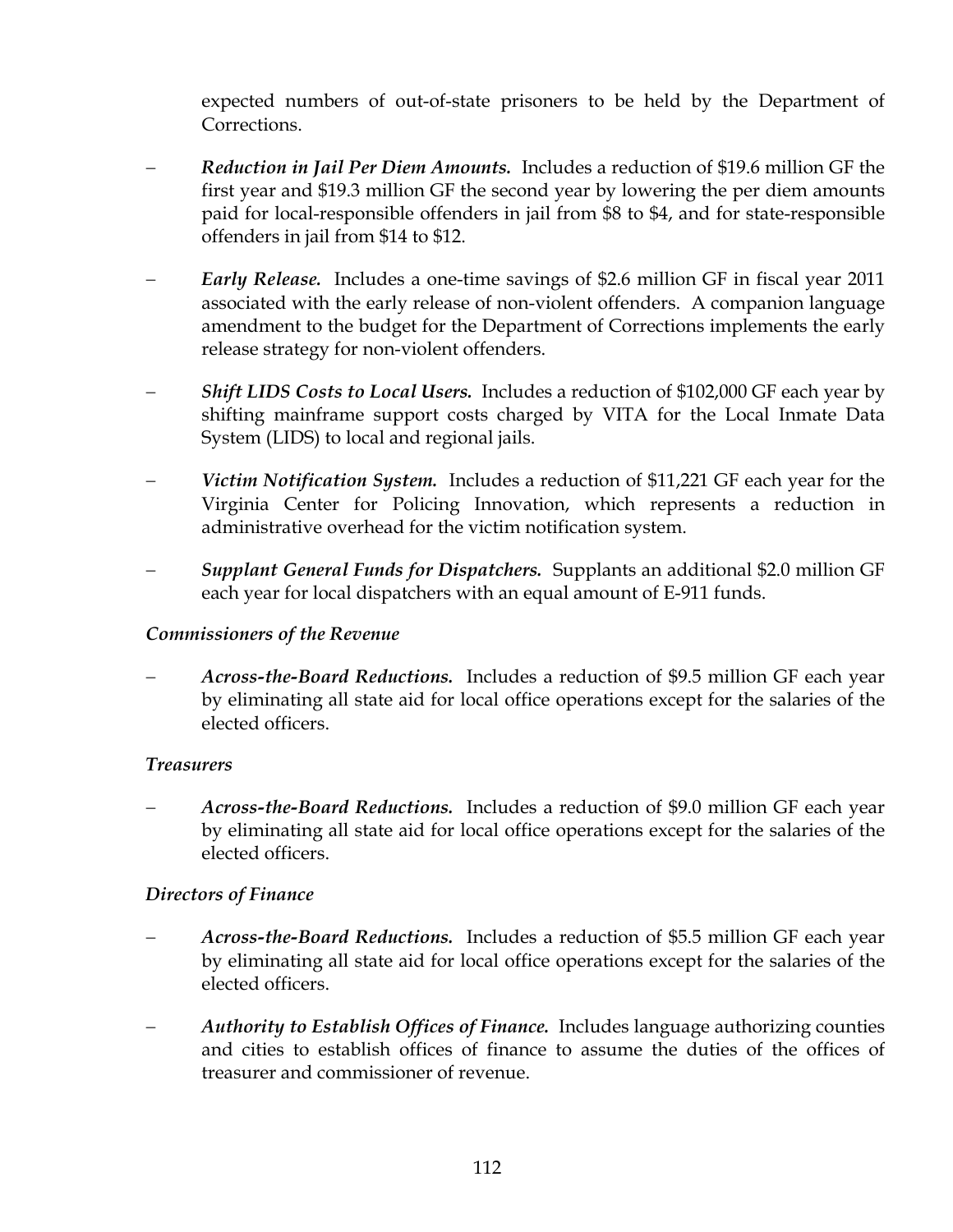## • **Department of Correctional Education**

- − *Governor's September 2009 Budget Reductions.* Includes savings of \$2.3 million GF each year from implementation of the September 2009 budget reductions, which eliminated 34 positions related to the closure of facilities by the Departments of Corrections and Juvenile Justice.
- *Payroll Service Bureau.* Adds \$1,190 GF each year to reflect the required entry of this agency into the Payroll Services Bureau of the Department of Accounts.

### • **Department of Corrections**

- *Early Release.* Includes language providing the Director, Department of Corrections, with authority to release an inmate up to 90 days before the end of his or her term of confinement. Offenders currently or previously convicted of any violent offense, as defined for purposes of the sentencing guidelines, are excluded from this early-release provision. A companion amendment to the Compensation Board reflects a one-time savings of \$2.6 million GF in FY 2011 from this action.
- *Jail Project Approval Process.* Includes language modifying the process for approval of local and regional jail capital projects for new construction, renovation, or expansion. Under the current process, localities or regional authorities are required to obtain an exemption from the General Assembly to a moratorium on project financing as set forth in the Appropriation Act. Under the proposed process, the localities or regions would first submit their proposals to the Department and Board of Corrections. DOC would still be responsible for assuring that all projects are consistent with Board-approved jail standards. The Department of Criminal Justice Services would provide input to the Board of Corrections on the expected costs of community corrections associated with the project. Projects approved by the Board of Corrections, along with the associated costs of community corrections for each project, would be recommended to the Department of Planning and Budget for inclusion of funding for the state share in the Governor's proposed budget.
	- The proposed language also clarifies that jail projects approved by the Board of Corrections as of the fall of 2009, but not included in the budget, as introduced, may be resubmitted for inclusion in the 2011 budget bill, without having to be approved again by the Board of Corrections.
- − *Replace Out-of-State Inmate Revenue.* Adds \$8.7 million GF each year to replace nongeneral fund revenues that will not be available after June 30, 2010, for housing inmates from Wyoming. The inmates from Wyoming are scheduled to leave in the spring of 2010.
- *Inmate Medical Costs.* Provides \$4.7 million GF each year for the increased costs of inmate medical care.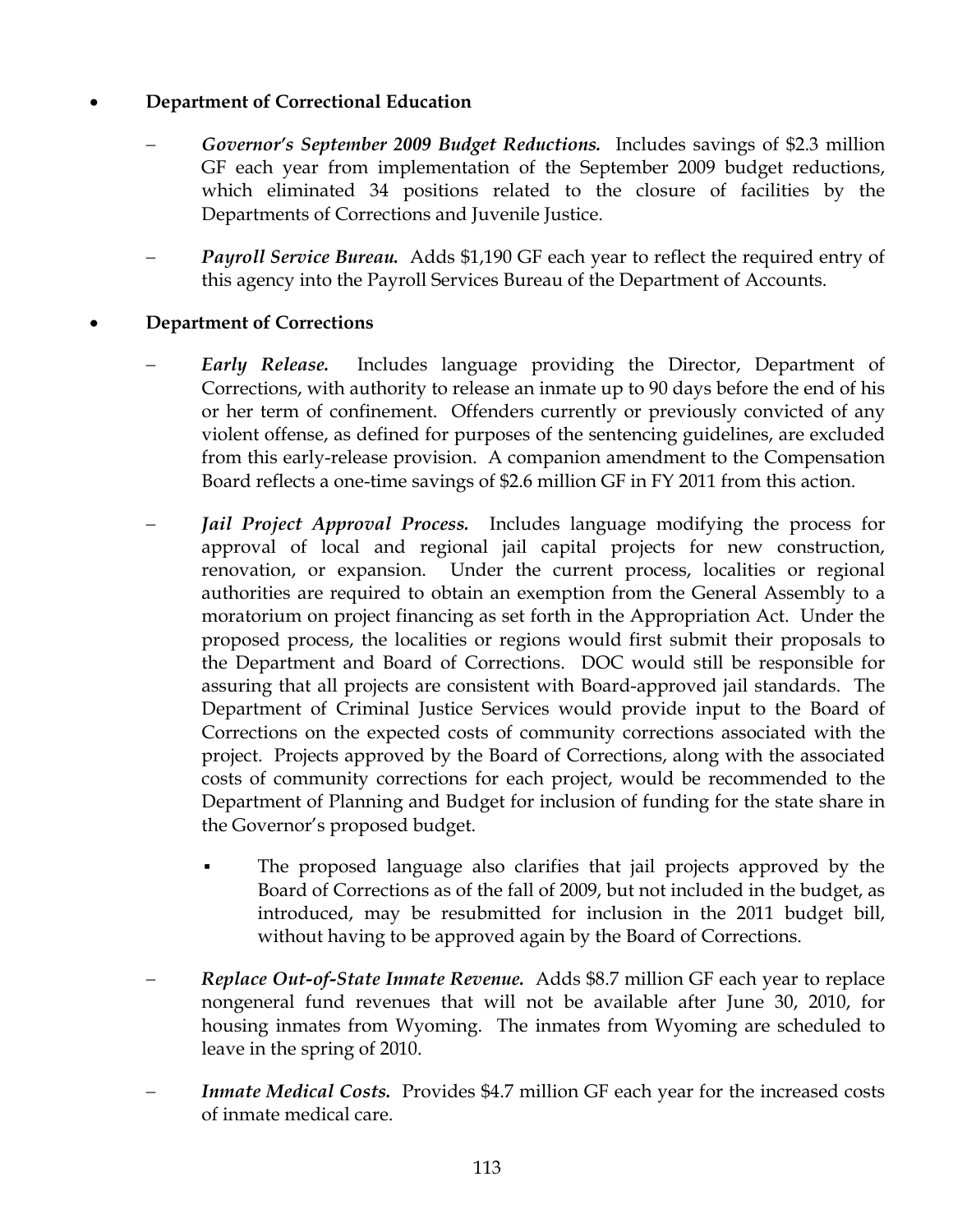- − *Correctional Enterprises.* Adds \$6.0 million NGF each year to reflect anticipated expenditures by Virginia Correctional Enterprises, based on projected sales.
- − *Corrections Construction Unit.* Adds \$1.1 million NGF each year to reflect the anticipated level of expenditures by this unit, which provides inmate labor for small construction projects within DOC and other agencies.
- − *Federal Grant.* Provides \$200,000 NGF each year to reflect a federal grant for implementing evidence-based substance abuse treatment programs.
- − *Training for Evidence-Based Practices.* Provides \$150,000 NGF each year for training probation officers in the implementation of evidence-based practices for the supervision of offenders. The source of the nongeneral funds is drug assessment funds from court costs. This is one of a series of amendments implementing selected recommendations of the Task Force on Alternatives for Non-Violent Offenders.
- − *Corrections Special Reserve Fund.* Provides \$54,101 GF the first year for the projected corrections bedspace impact of proposed legislation increasing the penalty for assaulting an ABC enforcement officer.
- *Brunswick Correctional Center.* Includes savings of \$19.9 million GF the first year and \$20.3 million GF the second year to reflect the closure of Brunswick Correctional Center as part of the September 2009 budget reductions. The number of authorized positions is reduced by 328.5.
- − *Botetourt Correctional Center.* Includes savings of \$2.4 million GF the first year and \$2.6 million GF the second year to reflect the closure of Botetourt Correctional Center as part of the September 2009 budget reductions. The number of authorized positions is reduced by 121.
- − *Additional Out-of-State Inmate Revenue.* Supplants \$9.9 million GF each year with \$10.0 million each year in nongeneral funds, based on the assumption that DOC will contract to house 1,000 additional out-of-state inmates.
- *Information Systems Balances.* Transfers general fund balances of \$4.6 million the first year and \$5.6 million the second year and \$400,000 in nongeneral fund balances each year to the general fund. These balances are no longer needed for the development of the agency's information management systems.
- *Payments in Lieu of Taxes.* Includes savings of \$1.4 million GF each year by eliminating payments to localities in lieu of taxes in jurisdictions where state correctional facilities are located. Language is added exempting the agency from the requirements of Section 58.1-3403 of the *Code of Virginia* for making these payments in lieu of taxes.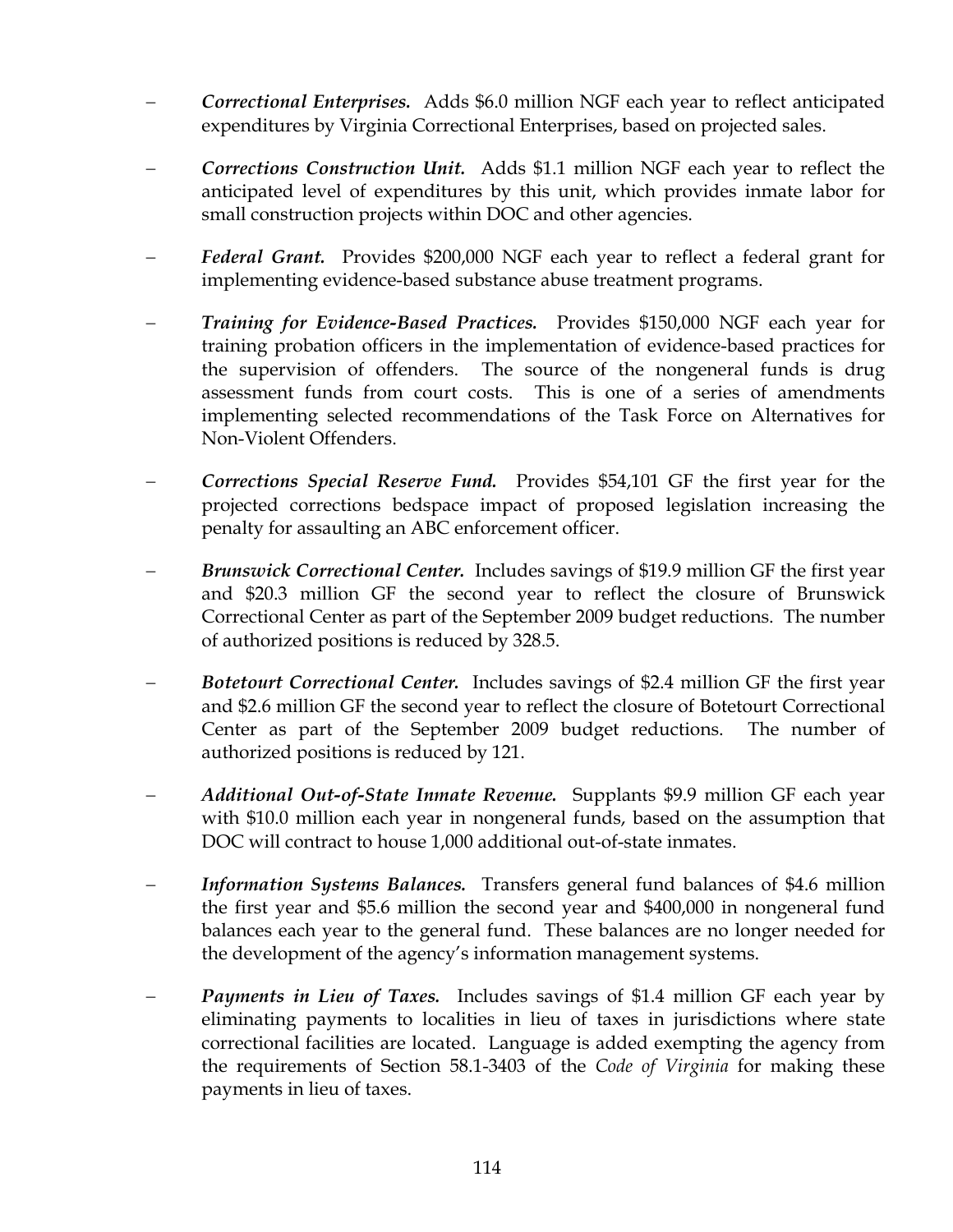- *Drug Cost Savings.* Includes savings of \$150,000 GF each year based on the use of generic drugs for inmates with psychiatric illnesses.
- − *Unfunded Positions.* Reduces the agency's maximum employment level by 120.5 each year to remove unfunded and vacant positions.
- *New Dairy Barn.* Includes language in Part 2 (Capital Outlay) to change the scope of the project which was originally intended to construct a new dairy barn at Powhatan Correctional Center. The revised language would permit the option of renovating the existing barn at James River Correctional Center.

## • **Department of Criminal Justice Services**

- *State Aid to Localities with Police Departments.* Reduces the HB 599 program by \$40.9 million GF the first year and \$47.6 million GF the second year, resulting in a recommendation of \$156.4 million GF the first year and \$149.7 million GF the second year. The 2008 General Assembly originally provided \$205.0 million for FY 2010, so the \$149.7 million for FY 2012 represents a 27 percent general fund reduction below the original FY 2010 amount.
	- Separate legislation will be introduced to increase the tax on property and casualty insurance premiums by 0.5 percent with the proceeds to be deposited into the Virginia Public Safety Fund. The budget proposes to allocate \$4.2 million the first year and \$10.8 million the second year from this nongeneral fund for the HB 500 program.
- *Victim-Witness Programs.* Reduces grants for local victim-witness programs by \$465,000 GF each year. These grants were not reduced in fiscal year 2010. The 2008 General Assembly originally provided \$3.1 million each year for these programs, so this represents a 15 percent reduction.
- − *Regional Police Training Academies.* Includes a reduction of \$464,843 GF each year for the regional academies, which is less than the \$640,983 reduction imposed in fiscal year 2010. The 2008 General Assembly originally provided \$1.1 million for the academies in fiscal year 2010, so the amounts for fiscal years 2011 and 2012 represent a 42.2 percent reduction below the original amount for fiscal year 2010.
- − *School Resource Officers.* Includes a reduction of \$464,843 GF each year for the School Resource Officers Incentive Grants Fund. These grants were reduced by \$134,383 in FY 2010. The 2008 General Assembly originally provided \$1,490,000 for the fund for FY 2010, so the FY 2011 and 2012 amounts represent a 31.1 percent reduction below the original FY 2010 amount.
- − *Offender Reentry and Transition Services.* Includes a reduction of \$370,727 GF each year in the grants for offender reentry and transition programs. These grants were reduced by ten percent (\$247,151) in fiscal year 2010. The revised amounts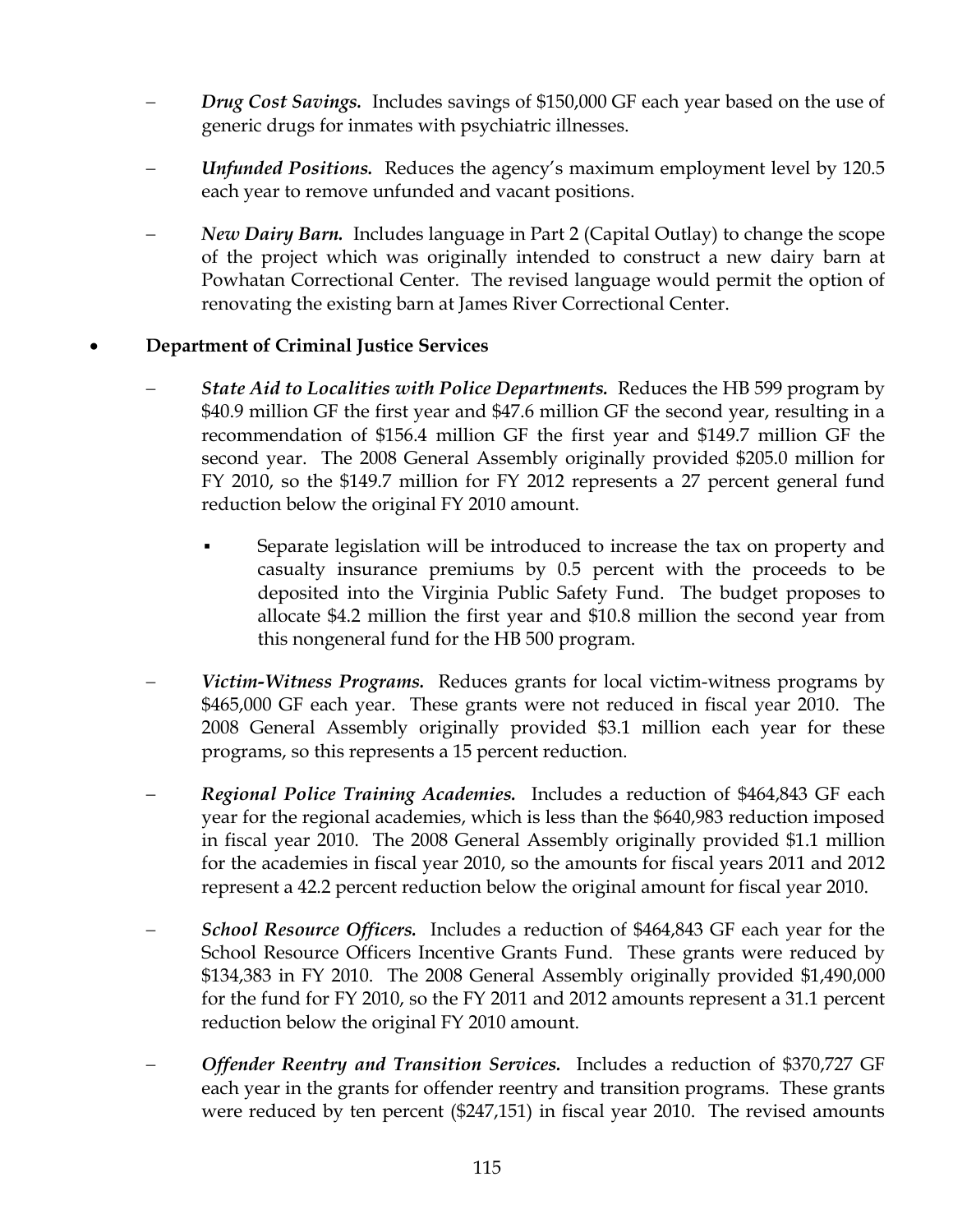for fiscal years 2011 and 2012 represent a 15 percent reduction below the original appropriation of \$2.5 million for fiscal year 2010.

- − *Eliminate Vacant Positions.* Includes a reduction of \$332,100 GF and \$187,867 NGF each year to reflect the elimination of seven vacant positions.
- − *CASA Program.* Reduces grants for Court Appointed Special Advocates (CASA) programs by \$218,485 GF each year. These grants were reduced by \$145,657 in fiscal year 2010. The 2008 General Assembly increased funding for this program to \$1.6 million GF in each year of the 2008-10 biennium, so the revised amounts for fiscal years 2011 and 2012 represent a 13.5 percent reduction below the original FY 2010 appropriation.
- **Sexual Assault Crisis Centers.** Reduces grants for local sexual assault crisis centers by \$67,500 GF each year. The 2008 General Assembly provided \$450,000 GF in each year of the 2008-10 biennium for this program. These grants were reduced by ten percent (\$45,000) in fiscal year 2010. For 2011 and 2012, the reductions are increased to 15 percent.
- *Spanish Language Training.* Includes a reduction of \$15,000 GF each year in the grant to the Virginia Center for Policing Innovation for Spanish language training.
	- The original grant by the 2008 General Assembly was for \$150,000 GF in each year of the 2008-10 biennium. The grant was reduced by the 2009 General Assembly to \$100,000 in fiscal year 2010. For FY 2011 and 2012, the proposed grant is reduced to \$85,000 each year.
- *Internet Crimes Against Children.* Adds \$250,000 GF each year for the Northern Virginia and the Southern Virginia Internet Crimes against Children Task Forces.
- *Other Nongeneral Funds.* Increases the recommended appropriations for private security regulation and asset forfeiture by \$1.6 million NGF each year to reflect increased caseloads.

## • **Department of Emergency Management**

- − *Governor's September 2009 Budget Reductions.* Continues the strategies announced in September 2009 for a savings of \$284,468 GF each year.
- − *Emergency Management Assistance Compact.* Includes language developed in response to changes in federal reimbursement policies for assistance provided by state and local agencies to other states or localities in a disaster.
	- Virginia's Department of Emergency Management (VDEM) is reimbursed by the Federal Emergency Management Agency (FEMA) for the approved costs of state and local assistance provided to other jurisdictions in the event of an out-of-state disaster.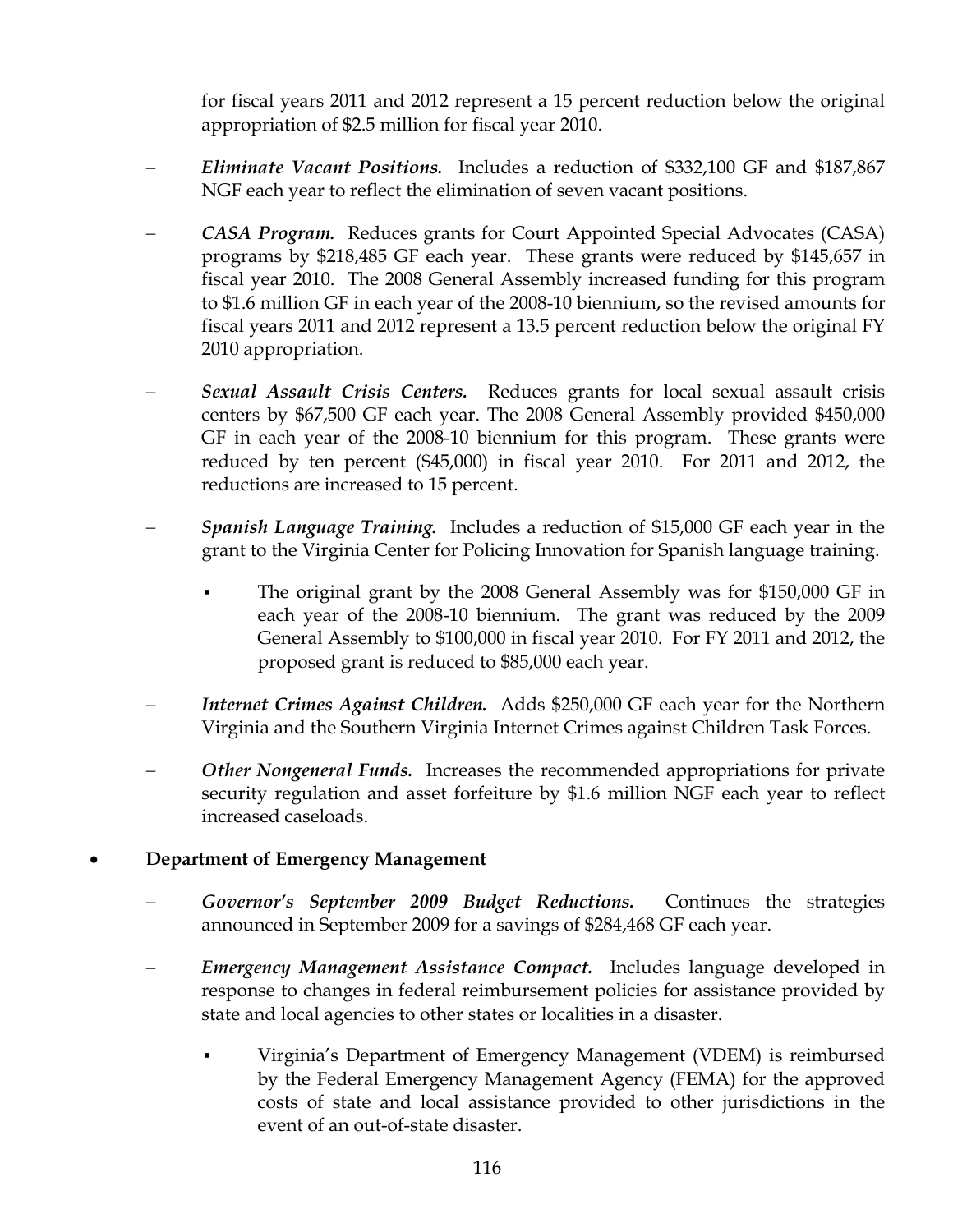- FEMA has tightened its audit requirements. This may become an issue because VDEM reimburses Virginia localities for their expenses before the federal reimbursement is received. If some of the expenses are disallowed under FEMA's more rigorous review procedures, VDEM may find it has over-reimbursed some localities. If so, those Virginia localities are then required to reimburse VDEM for the overpayments.
- The proposed language provides that if a locality does not reimburse VDEM within 60 days of being notified, the State Comptroller is authorized to withhold (from any funds to be transferred to that locality) the amount overpaid to that locality, and to transfer that amount to VDEM.
- *Adjust Funding Sources.* Changes the funding source for 9.9 positions to take advantage of available federal funds and to adjust to the fiscal year 2010 budget reductions.
- Fusion Center Analyst. Supplants \$58,945 GF each year with an equal amount of nongeneral funds by changing the funding source for a Fusion Center analyst to State Homeland Security funding.
- *Emergency Operations Center Position.* Supplants \$46,607 GF each year with an equal amount of nongeneral funds by changing the funding source for a communicator position to the Urban Area Security Initiative.
- *Administrative Position.* Includes a savings of \$33,441 GF each year by eliminating one administrative position.
- *Reducing the Number of Regions.* Includes a savings of \$80,000 GF each year by reducing the number of hazardous materials regions from eight to seven regions.

## • **Department of Fire Programs**

- − *Governor's September 2009 Budget Reductions.* Continues the strategies announced in September 2009 for a savings of \$211,444 GF the first year and \$141,559 GF the second year, including the elimination of one vacant regional manager position and a wage position.
- − *Bookstore Appropriation.* Provides an increase of \$98,845 each year in nongeneral funds to reflect anticipated sales from the agency's bookstore, which supplies training materials for firefighters.

### • **Department of Forensic Science**

− *Governor's September 2009 Budget Reductions.* Continues the strategies announced in September 2007 for a savings of \$36,397 GF each year, which reflects the deferral of certain payments which had previously been prepaid. The other fiscal year 2010 reductions were one-time savings.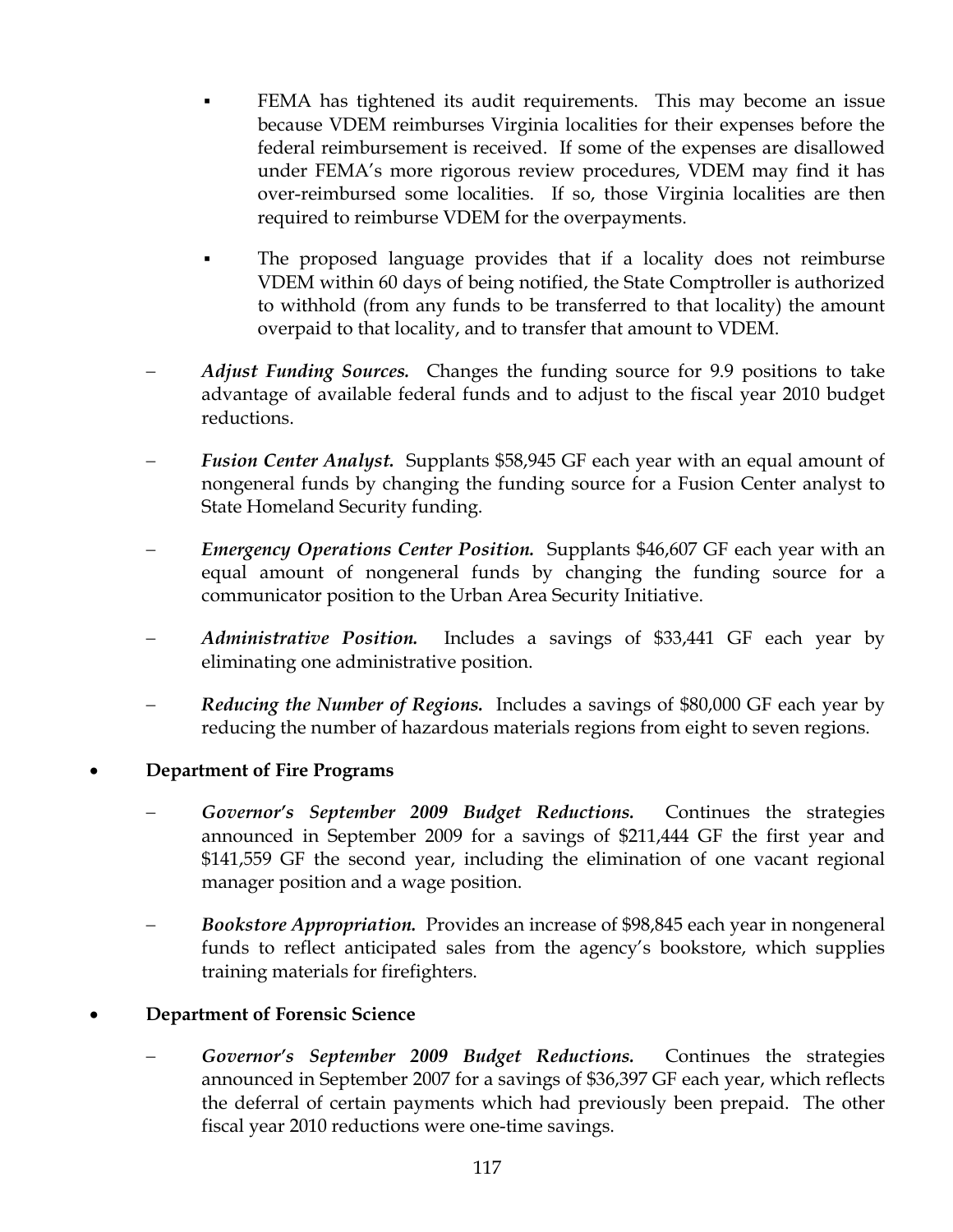- *Court Testimony.* Provides \$789,175 GF each year for the increased costs associated with court testimony by forensic scientists. The 2009 decision of the U.S. Supreme Court in the Melendez-Diaz case specifies that state law must afford a defendant the opportunity to require the prosecution to present scientific analyses though direct testimony of forensic scientists. These additional funds are intended to support increased travel, overtime, training and retention expenses, and to fill three unfunded toxicology positions.
- *Western Forensics Laboratory.* Adds \$206,000 GF each year to reflect the cost of maintenance and utilities for space utilized by the western Office of the Chief Medical Examiner in the western forensics laboratory at Roanoke. A companion amendment to the budget for the Department of Health transfers these funds from the Chief Medical Examiner.
- *Adjustment of Federal Grant Funding.* Removes \$1.5 million NGF each year to reflect the completion of a one-time post-conviction DNA testing grant.

## • **Department of Juvenile Justice**

- − *Governor's September 2009 Budget Reductions.* Includes savings of \$7.9 million GF each year to continue the September 2009 budget reductions in fiscal year 2011 and 2012, including:
	- Closure of Natural Bridge Juvenile Correctional Center, for an annual savings of \$2.8 million;
	- Five percent reduction each year in funding for the Virginia Juvenile Community Crime Control Act, locally-operated court services units, and local detention home operations, for an annual savings of 2.5 million;
	- **Elimination of 23.5 juvenile court services unit positions and reductions in** support costs for an annual savings of \$1.3 million;
	- Elimination of 11 central office positions for an annual savings of \$665,598; and,
	- Reduction of contract services for juveniles on probation for an annual savings of \$536,209.
- *Nongeneral Fund Adjustments.* Transfers appropriations from federal to special funds to support an increase in expenditures for the Annie E. Casey Foundation grant to develop alternatives to juvenile detention, and to supplant general funds for various programs.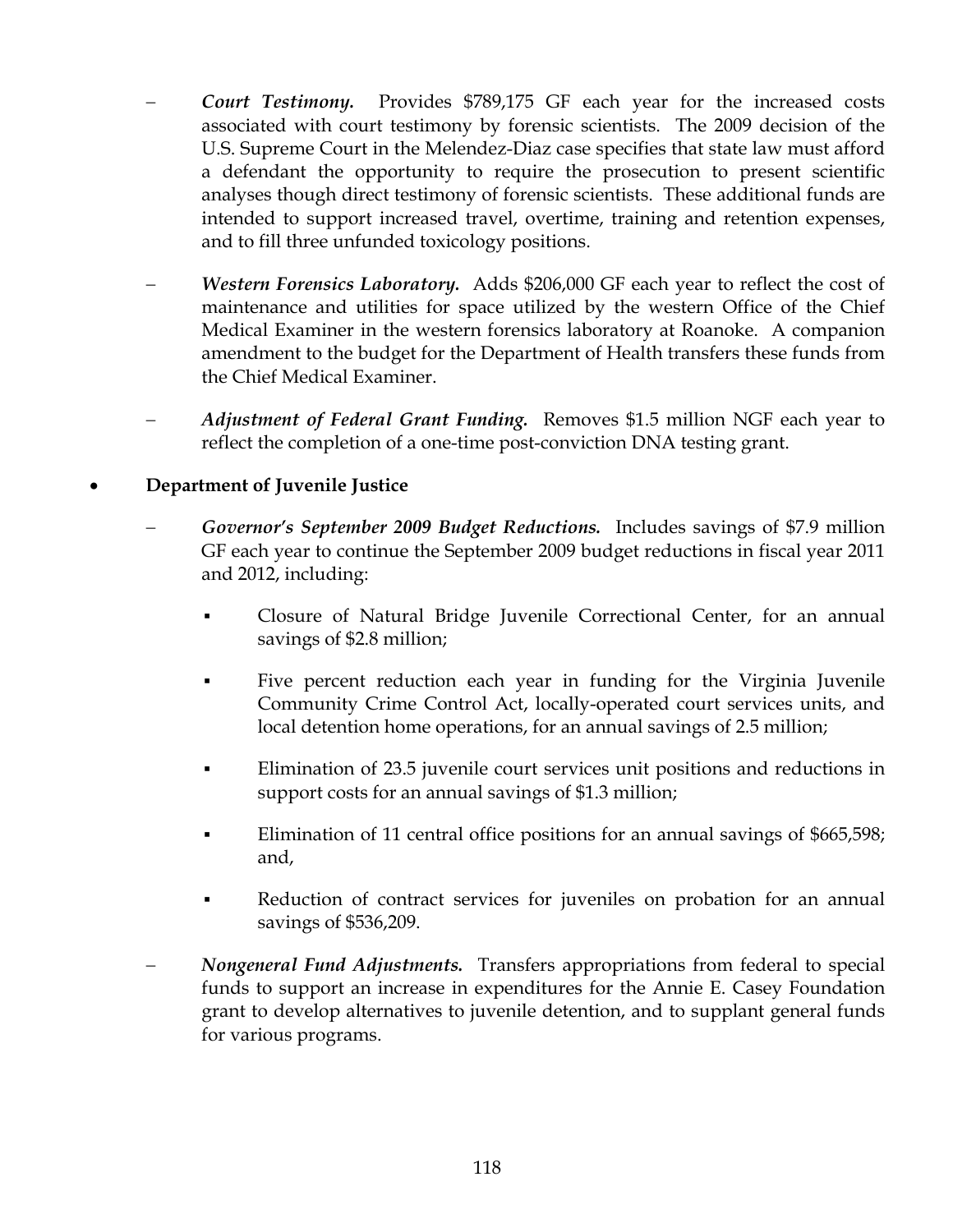## • **Department of Military Affairs**

- Governor's September 2009 Budget Reductions. Continues the strategies announced in September 2009 for a savings of \$368,669 GF and \$235,700 NGF each year.
- − *Recruitment Incentives.* Eliminates \$180,000 GF each year for state incentives to recruit soldiers for the Virginia National Guard and the Air National Guard. This proposal assumes the agency will rely on federal recruitment incentives to maintain force strength.
- **Tuition Assistance.** Adds \$212,703 GF each year for the state tuition assistance program for members of the National Guard.
- − *Nongeneral Funds.* Adds \$9.0 million NGF each year to reflect anticipated cooperative agreement funding from the National Guard Bureau of the U.S. Department of Defense.

## • **Department of State Police**

- − *Governor's September 2009 Budget Reductions.* Continues certain of the strategies announced in September 2009 for a savings of \$8.7 million GF the first year and \$7.3 million GF the second year, including:
	- Reverting nongeneral fund balances from the insurance fraud program (\$2.0 million each year);
	- **•** Deferring purchase of highway patrol vehicles (\$1.25 million each year);
	- Supplanting aviation unit general fund support with an equal amount of special funds from the Department of Aviation (\$116,988 each year);
	- Maintaining the previous reduction of the aviation fleet, including one fixed-wing aircraft and one non-med-flight helicopter (\$353,451 each year);
	- Maintaining the previous annual savings from the elimination of 104 wage positions (\$1.6 million each year); and,
	- Postponing the 116<sup>th</sup> Basic Trooper School until January 2011, and reducing the number of trainees to 50 cadets, for a savings of \$3.4 million the first year and \$2.0 million the second year.
- 117<sup>th</sup> and 118<sup>th</sup> Basic Trooper Schools. Includes savings of \$287,604 GF the first year and \$3.1 million GF the second year based on postponing the 117th Basic Trooper School until January 2012 and postponing the 118th Basic Trooper School until January 2013. In order to maintain the agency's core responsibilities, sworn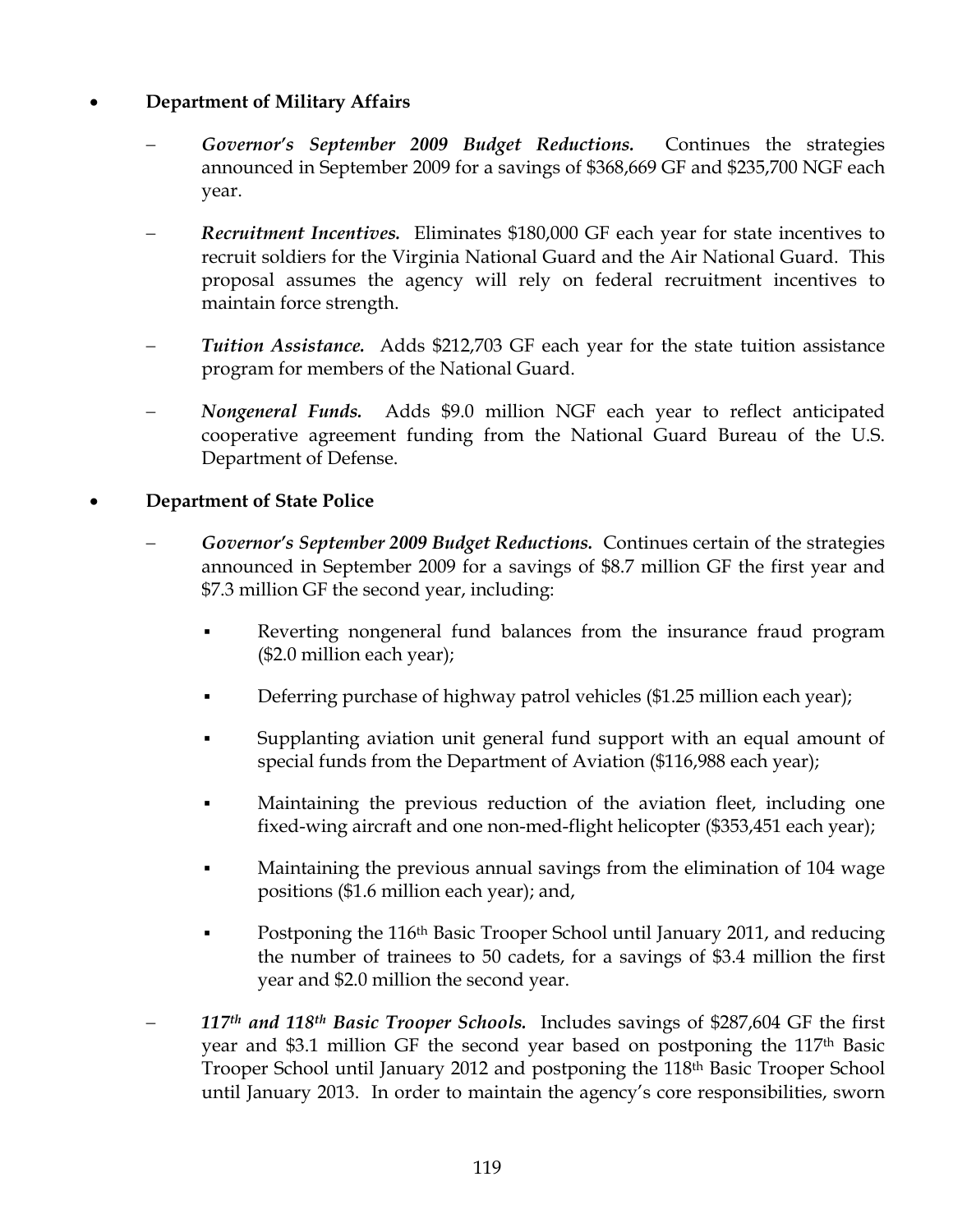positions from other operational areas may have to be reassigned to highway patrol duties.

- − *STARS Maintenance Costs.* Provides \$4.7 million NGF and 22 positions the first year and \$6.7 million NGF and 34.0 positions the second year from nongeneral funds through the Virginia Public Safety Fund for project maintenance costs for the State Agencies Radio System (STARS). The Virginia Public Safety Fund is proposed to be funded through companion legislation increasing the tax on property and casualty insurance premiums by 0.5 percent.
- − *Counter-Terrorism Operations.* Supplants \$4.8 million GF each year for counterterrorism operations with an equal amount of nongeneral funds from the proposed insurance tax increase for the Virginia Public Safety Fund.
- *Medical Evacuation Operations.* Supplants an additional \$1.0 million GF each year for medical evacuation (Medevac) operations with an equal amount of nongeneral funds from the "\$4 for Life" program. This raises the total of "\$4 for Life" revenues in the Medevac program to \$2.6 million each year.
- *Delay in Filling Sworn Position.* Includes a savings of \$155,412 GF the second year from delaying filling a sworn position upon the retirement of the incumbent.

### • **Department of Veterans Services**

- Governor's September 2009 Budget Reductions. Continues the strategies announced in September 2009 for a savings of \$393,866 GF and an increase of \$205,366 NGF each year. The nongeneral fund increase reflects several actions to supplant general funds.
- − *Wounded Warrior Program.* Provides \$100,000 NGF each year to anticipate the receipt of federal grants for the Wounded Warrior program.
- − *Director of Health Planning.* Includes \$50,000 NGF each year for a part-time project manager to oversee the development of plans and marketing programs for the new veterans care centers.
- *Veterans Services Foundation.* Adds \$40,000 NGF each year for operational and administrative costs of the Veterans Services Foundation. The agency can no longer absorb these expenses due to budget reductions.
- Federal Grant Application for Suffolk Cemetery. Includes language authorizing the agency to apply for a federal grant for construction of the second phase of the Albert G. Horton, Jr. Memorial Veterans Cemetery in Suffolk. Upon approval of the federal grant, a treasury loan would be provided to support construction of the project. The treasury loan would be repaid from the federal grant.